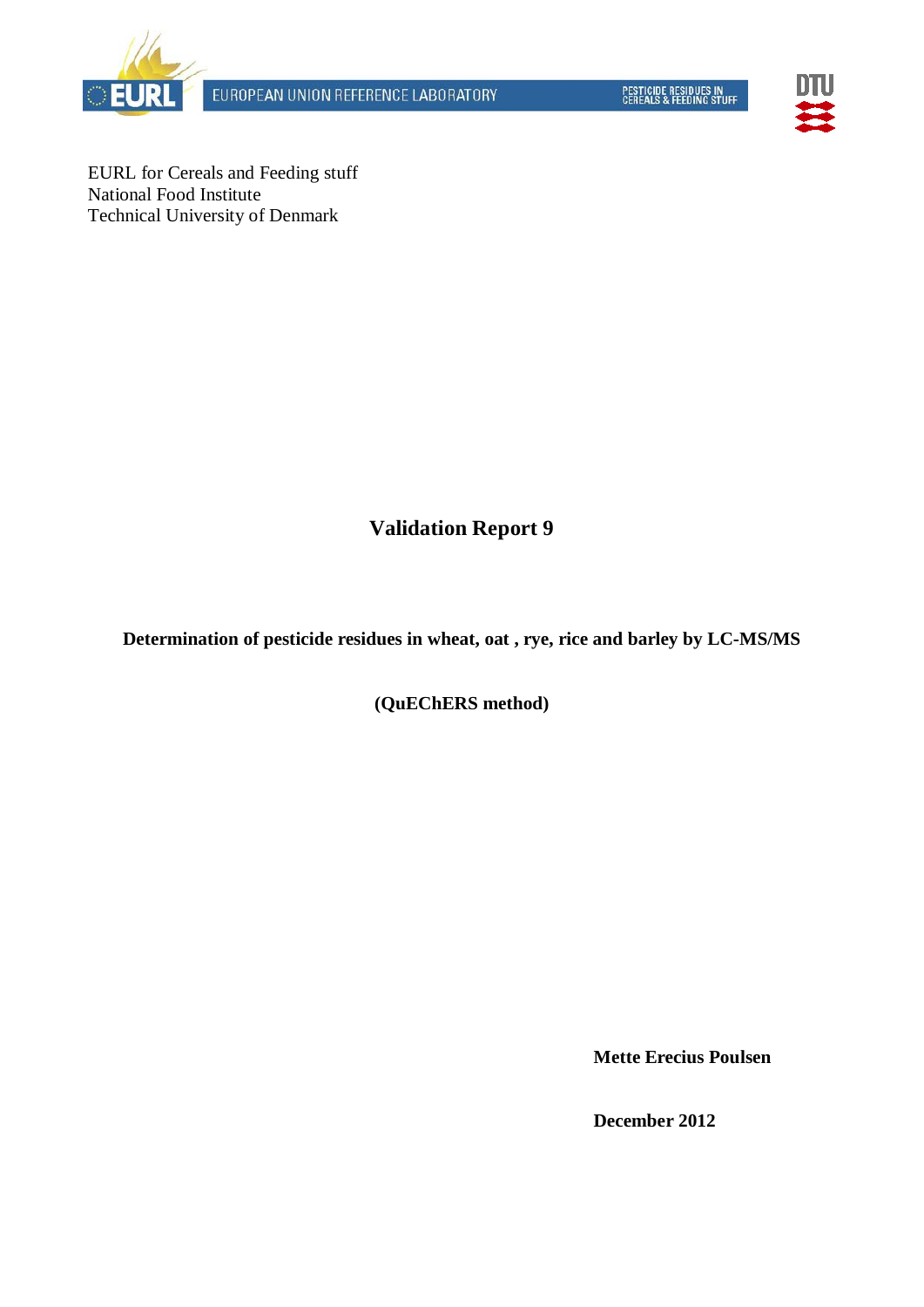## **CONTENT:**

| Appendix 2. Recoveries, repeatability (RSDr), internal reproducibility (RSDR) and Limit of<br>Quantification (LOQ) for pesticides validated on 5 cereal commodities, wheat, oat, rye, rice and |  |
|------------------------------------------------------------------------------------------------------------------------------------------------------------------------------------------------|--|
| Appendix 3. Recoveries, repeatability (RSDr) and Limit of Quantification (LOQs) for pesticides                                                                                                 |  |
| Appendix 4. Recoveries, repeatability (RSDr) and Limit of Quantification (LOQs) for pesticides                                                                                                 |  |
| Appendix 5. Recoveries, repeatability (RSD <sub>r</sub> ) and Limit of Quantification (LOQs) for pesticides                                                                                    |  |
| Appendix 6. Recoveries, repeatability (RSD <sub>r</sub> ) and Limit of Quantification (LOQs) for pesticides                                                                                    |  |
| Appendix 7. Recoveries, repeatability (RSD <sub>r</sub> ) and Limit of Quantification (LOQs) for pesticides                                                                                    |  |
|                                                                                                                                                                                                |  |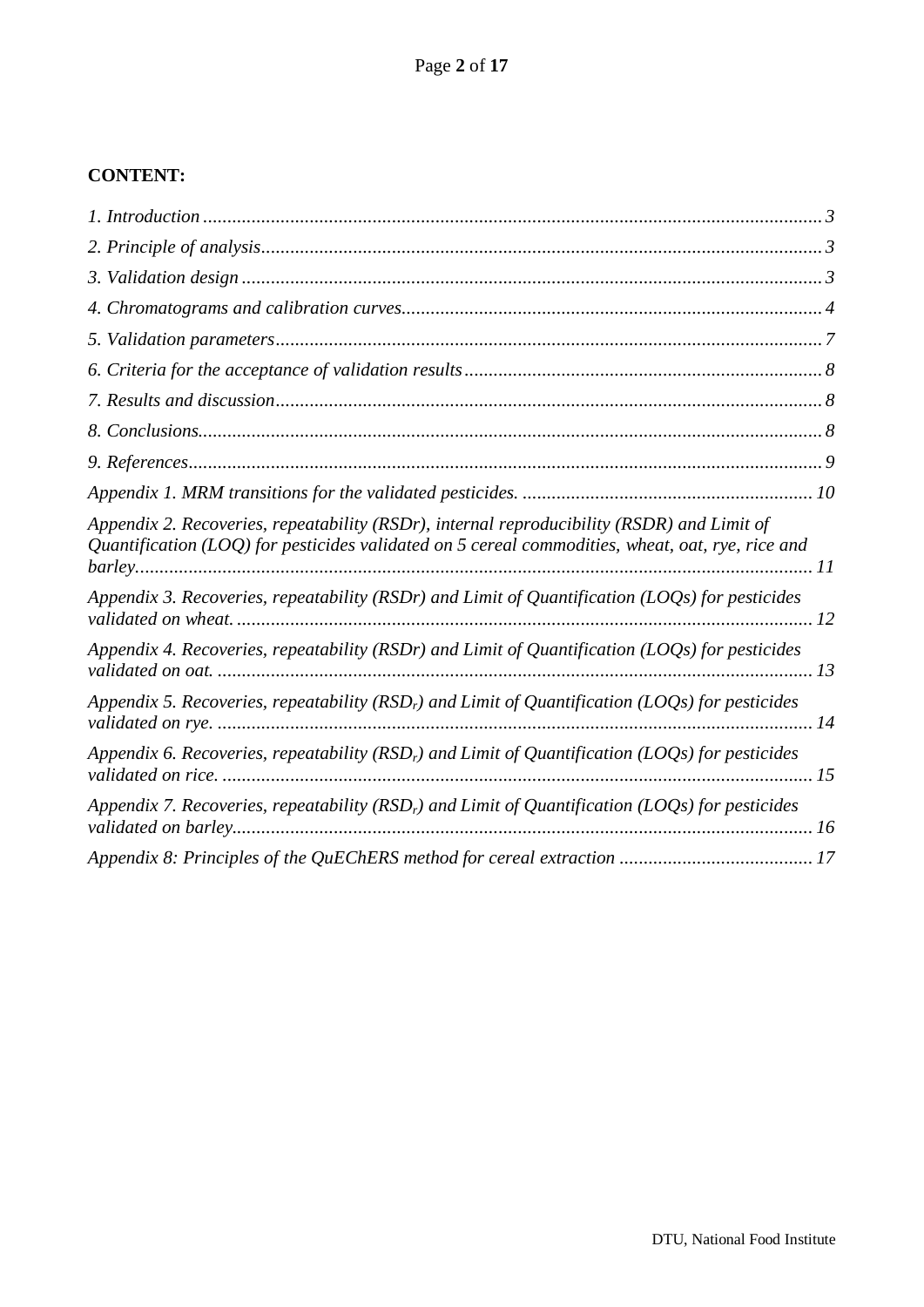#### <span id="page-2-0"></span>**1. Introduction**

This report describes the validation of the QuEChERS method combined with LC-MS/MS. The method was validated for 19 pesticides and degradation products in wheat, oat , rye, rice and barley. The QuEChERS method has an extraction and clean-up step, which has been developed to be Quick, Easy, Cheap, Efficient, Rugged and Safe. The method is most commonly used on fruit, vegetables and cereals<sup>1</sup>.

#### <span id="page-2-1"></span>**2. Principle of analysis**

**Sample preparation:** The samples is milled with a sieve at 1 mm.

**Extraction:** The sample is shaken and a salt and buffer mixture is added and the sample is shaken again.

**Clean-up:** After centrifugation the supernatant is transferred to a tube and put in -80 degree freezer. When the extract is almost thawed it is centrifuged and the supernatant is transferred to a tube with PSA and MgSO4. After shaking and an additional centrifugation step the final extract is diluted 1:1 with acetonitrile to obtain the same matrix concentration as in the calibration standards. For the LC-MS/MS analysis the extraction is followed by adding internal standard and the extract is filtered into HPLC vials.

#### **Quantification and qualification:**

LC-MS/MS: The pesticide residues are separated on a reversed-phase column and detected by tandem mass spectrometry (MS/MS) by electrospray (ESI). The validation includes pesticides determined with both positive and negative ESI.  ${}^{13}C_6$ -carbaryl was used as internal standard for quantification. All pesticides were detected in the multiple reaction monitoring mode (MRM). For each pesticide precursor ion and 2 product ions were determined. One product ion for quantification and one for qualification. The MRM transitions for the pesticides and degradation products sought validated are given in **Appendix 1**.

## <span id="page-2-2"></span>**3. Validation design**

The method was south validated for 32 pesticides or degradation products in wheat, oat , rye, rice and barley. However, this reports only includes the LC/MS/MS results. The validation was performed on 5-6 replicates on each cereals commodity at each of the three spiking levels; 0.01, 0.02 and 0.1 mg/kg. A blank sample of each cereal commodity was included.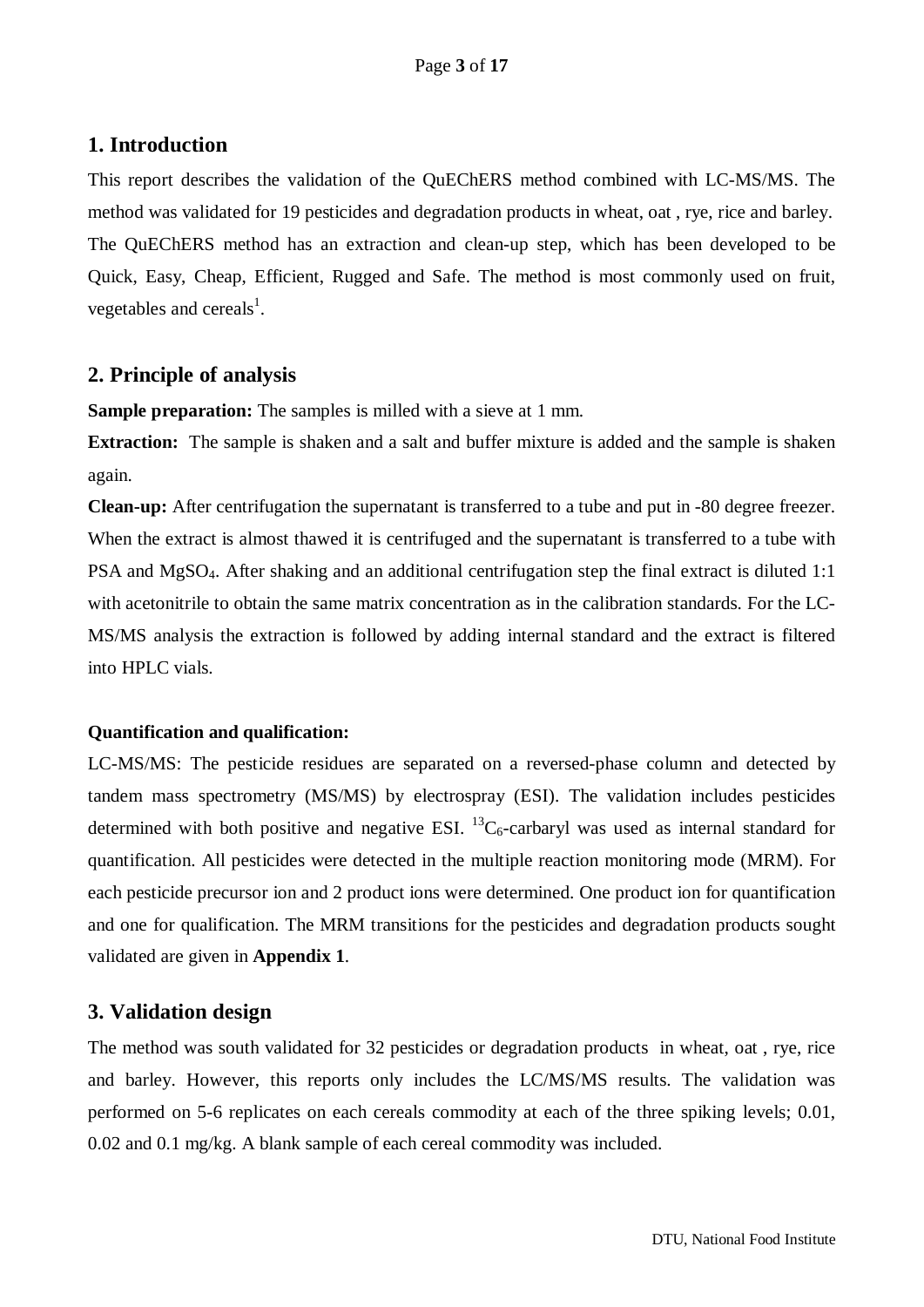#### <span id="page-3-0"></span>**4. Chromatograms and calibration curves**

The calibration curve is determined by the analysis of each of the analysts at least 4 calibration levels, i.e. 0.003, 0.01, 0.033 and 0.1 µg/ml. The calibration curves were best fitted to a linear curve. The quantification was performed from the mean of two bracketing calibration curves. The majority of the correlation coefficients (R) were higher or equal to 0.99. Examples of chromatograms obtained when analysing the extracts by GC-MS/MS are presented in **Figure 1**. Examples of calibration curves are presented in **Figure 2**.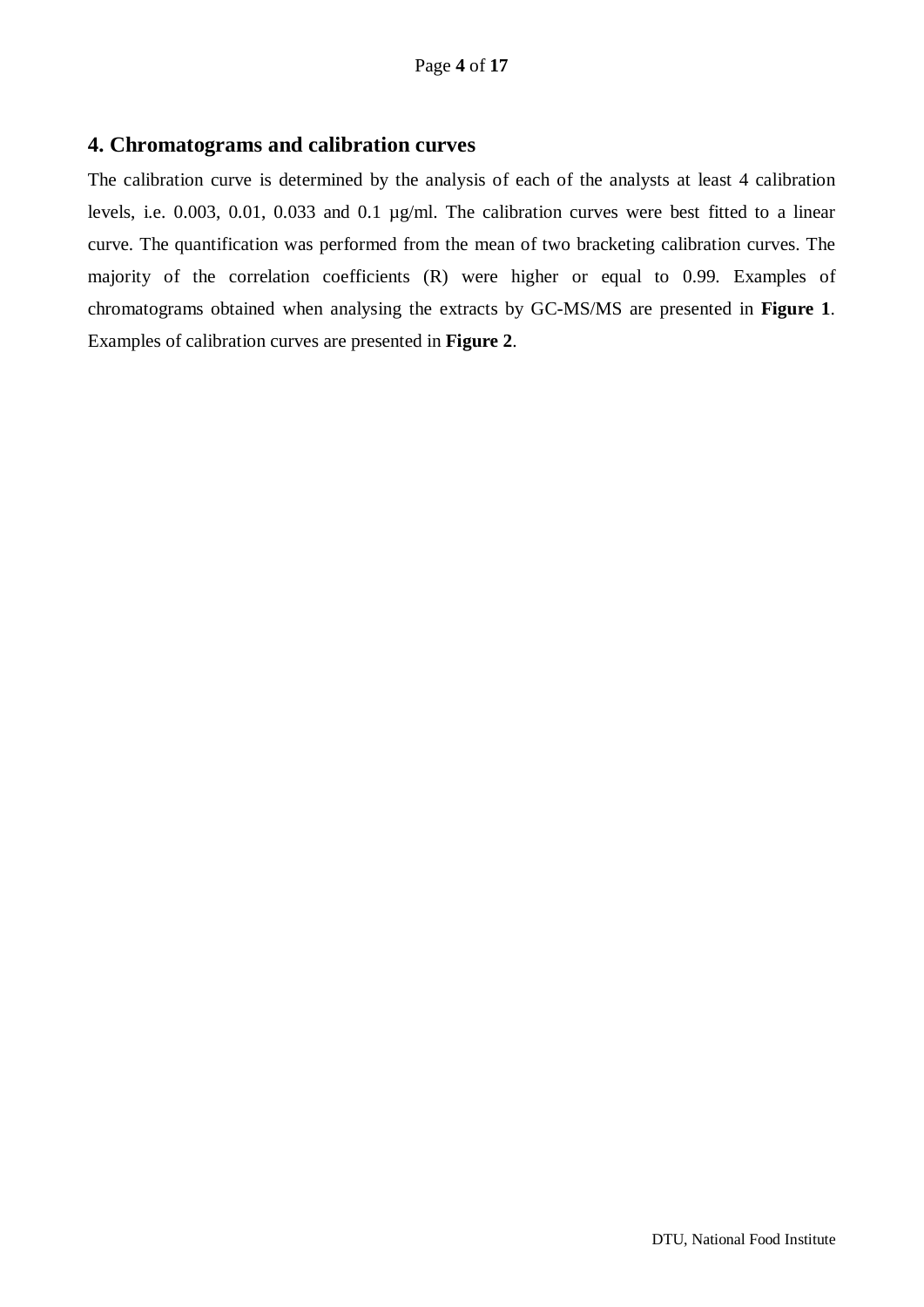

**Figure 1:** Examples of chromatograms for metolachlor/wheat and piperonylbutoxide/oat obtained when analysing extract spiked with 0.02 mg/kg (two MRM transitions are shown for each pesticide).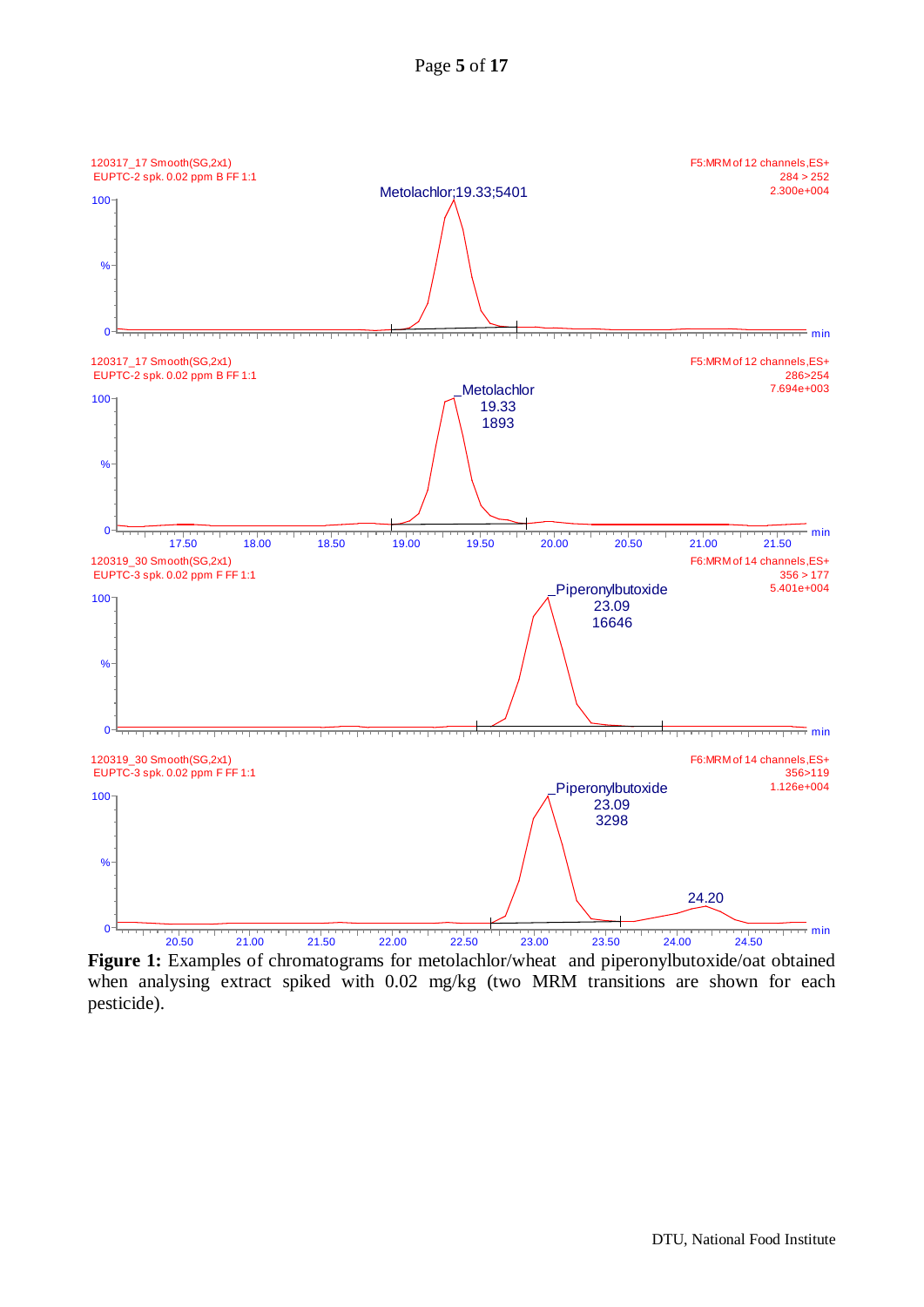Page **6** of **17**

Compound name: Metolachlor Correlation coefficient: r = 0.999001, r^2 = 0.998002 Calibration curve: 98.7008 \* x + 0.0136481 Response type: Internal Std ( Ref 1 ), Height \* ( IS Conc. / IS Height ) Curve type: Linear, Origin: Exclude, Weighting: 1/x, Axis trans: None



**Figure 2.** Examples of calibration curves for metolachlor and piperonylbutoxide (concentrations from 0.003-0.333 µg/ml)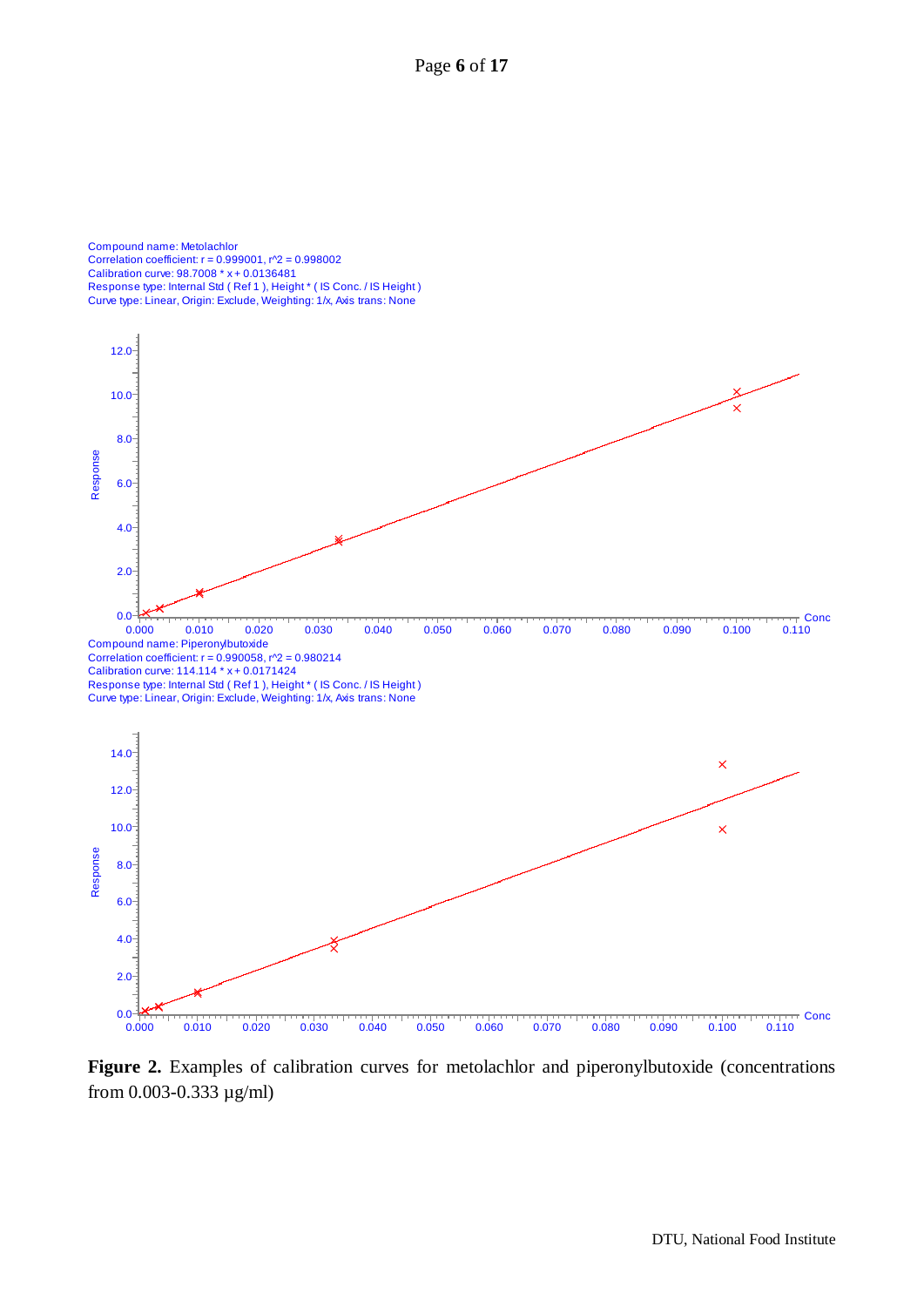#### <span id="page-6-0"></span>**5. Validation parameters**

#### **Precision – repeatability and internal reproducibility**

Repeatability was calculated for all pesticides and degradation products on all three spiking levels, both for the individual cereal commodities and for the all commodities altogether. Repeatability is given as the relative standard deviation on the result from two or more analysis at the same sample, done by the same technician, on the same instrument and within a short period of time. The internal Reproducibility is calculated for the all the cereal commodities only as the individual commodities were only analyzed once. Internal reproducibility is relative standard deviation on results obtained under reproducibility conditions, with the same method on the same sample by different operators within a larger period of time. The In-house reproducibility is a combination of the repeatability variance and the in-house reproducibility

Repeatability and internal reproducibility in this validation was calculated from the 5-6 replicate determinations. Repeatability were calculated as given in ISO  $5725-2^2$ .

**Appendix 2-7** shows the relative repeatability and internal reproducibility for the validated pesticides and degradation products.

#### **Accuracy – Recovery**

The accuracy was determined by recovery, samples were spiked at three concentration levels. In appendix 2 and 3 recovery, repeatability and limit of quantification (LOQ) are given for the validated pesticides, isomers and degradation products for all three spiking levels (0.01 mg/kg, 0.02 mg/kg and 0.1 mg/kg). Recoveries is listed in **Appendix 2-7**.

#### **Robustness**

The QuEChERS method has earlier by Anastassiades et al.  $2003<sup>1</sup>$  in connection with the development of the method been shown to be robust.

#### **Limit of quantification, LOQ**

Quantification limits (LOQ) are calculated from the results at the lowest accepted spike level, as 6 times the standard deviation (absolute recovery). The quantification limits are given in **Appendix 2- 7**.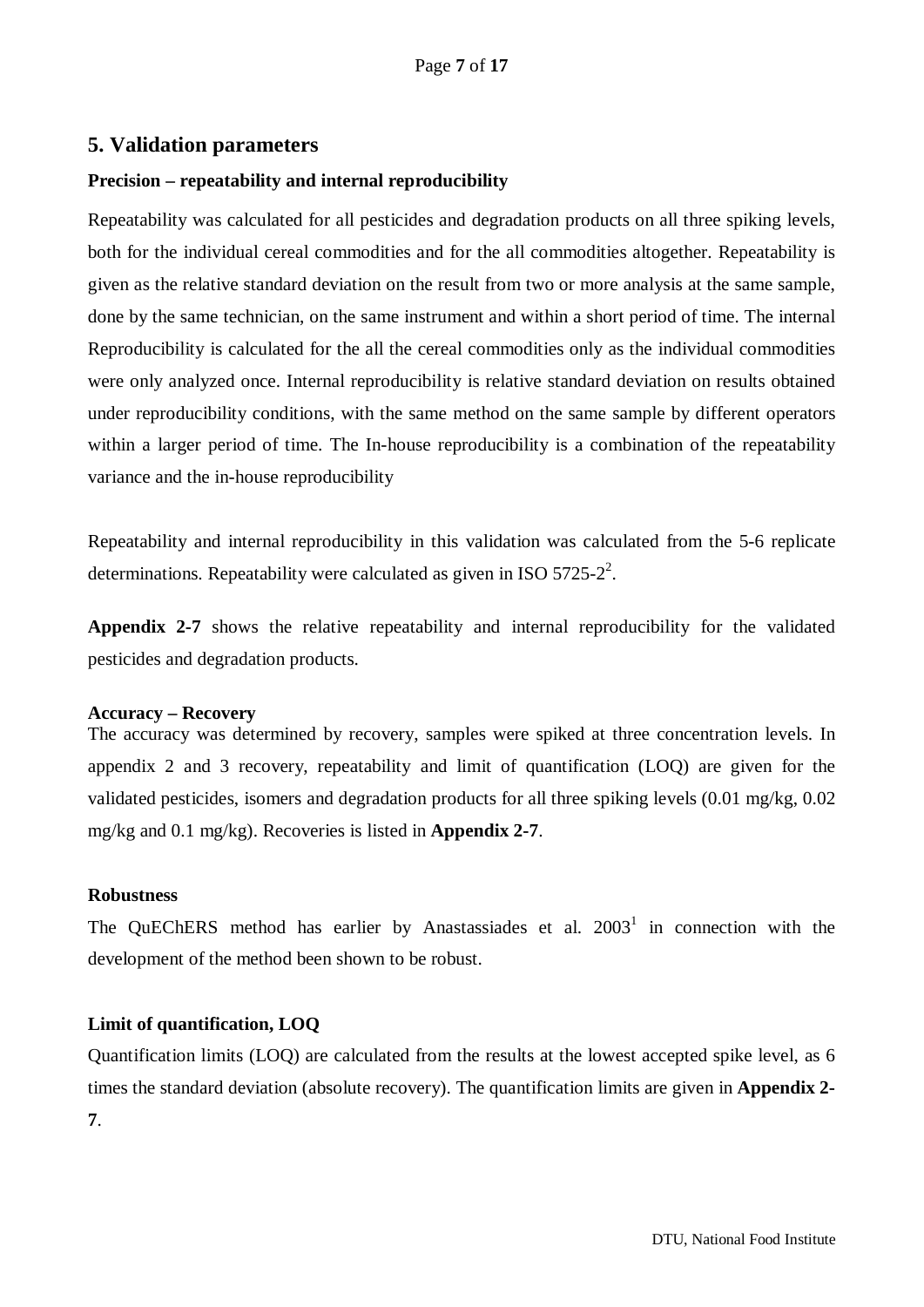## <span id="page-7-0"></span>**6. Criteria for the acceptance of validation results**

For the pesticides to be accepted as validated the following criteria for precision and trueness must to be fulfilled:

1. The relative standard deviation of the repeatability must be less than or equal to the standard deviation proposed by Horwitz<sup>3</sup>.

2. The average relative recovery must be between 70 and  $120\%$ <sup>4</sup>.

If the above mentioned criteria have been meet, the detection limits have been calculated.

## <span id="page-7-1"></span>**7. Results and discussion**

The 19 pesticides were validated for all spike levels. The relative repeatability  $(RSD<sub>r</sub>)$  varied between 6-32 %, however most of the values were below 15%. For the majority of the pesticides the recovery was in the range of 70-110% at all three concentration levels. But in general the recoveries for cycloxydim was low for all commodities. The combined LOQs were in the range of 0.01-0.02 mg/kg, although some of the LOQs for specific commodities was seen to be higher (up to 0.08 mg/kg).

However, some of the pesticides were not validated on the the two lowest spike levels for some of the cereal commodities.

**Wheat**: Validation for tepraloxydim and tribenuron-methyl could not be accepted at the lowest spike level  $(0, 1)$  mg/kg.

**Oat**: All pesticides validated at all spike levels.

**Rye**: Validation for azimsulfuron, bensulfuron methyl, diuron, imidacloprid and triasulfuron could not be accepted at the lowest spike level (0. 1) mg/kg and cycloxydim was not accepted for the two lowest spike level (0.01 and 0.02 mg/kg).

**Rice**: Validation for cycloxydim and dicrotophos could not be accepted at the lowest spike level (0. 1) mg/kg and cycloxydim was not accepted for the two lowest spike level (0.01 and 0.02 mg/kg). **Barley**: All pesticides validated at all spike levels.

The results for the pesticides which were accepted for LC-MS/MS are listed in Appendix 2.

## <span id="page-7-2"></span>**8. Conclusions**

In conclusion 19 pesticides and degradation products were validated on wheat, oat , rye, rice and barley for the QuEChERS method using LC-MS/MS for the analysis.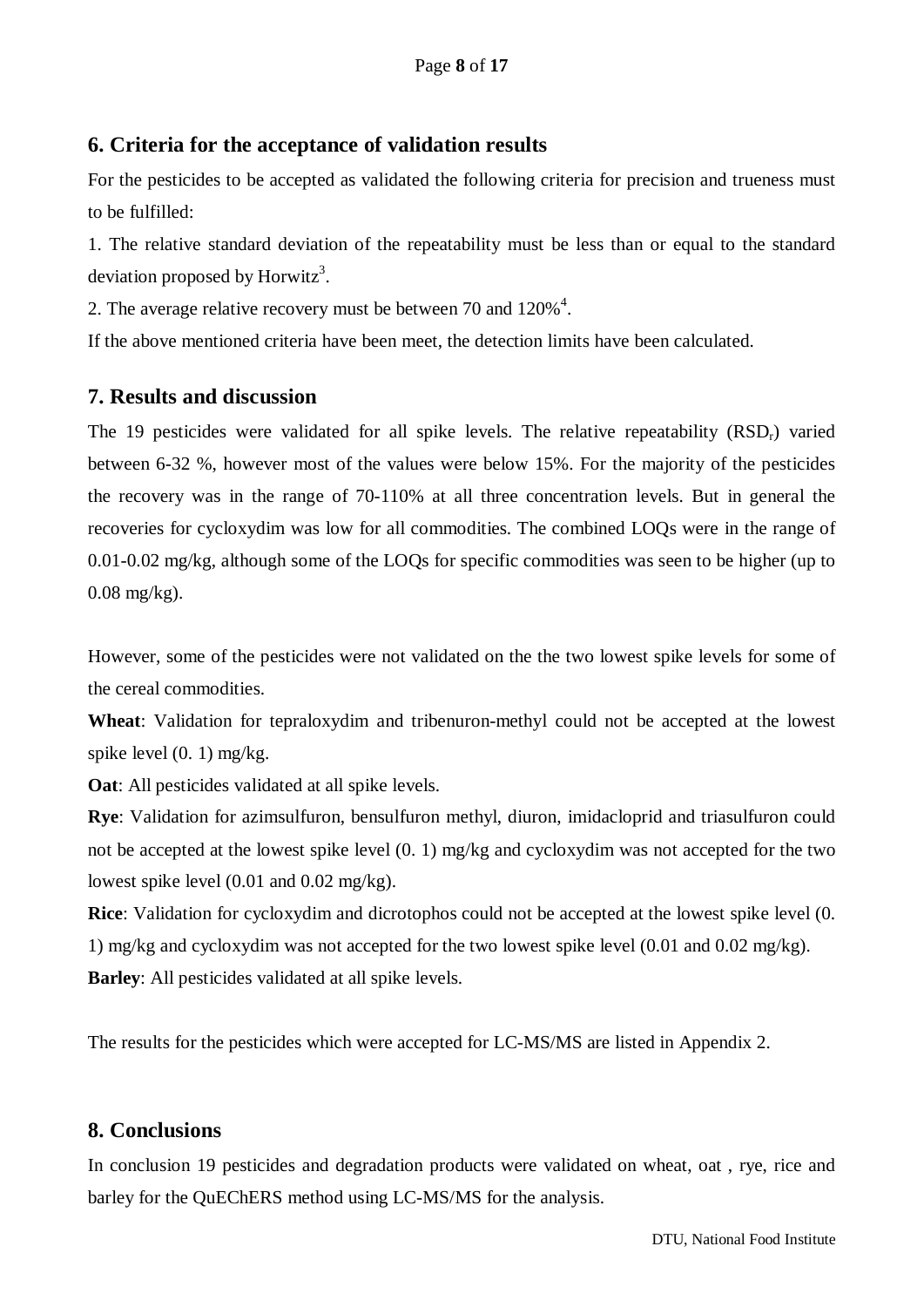#### <span id="page-8-0"></span>**9. References**

**1** http://www.quechers.com/ or Anastassiades et al., J. AOAC Int., vol. 86, no. 2, p. 412, 2003

**2** ISO 5725-2:1994. Accuracy (trueness and precision) of measurement methods and results – Part2. Basic method for the determination of repeatability and reproducibility of standard measurement method. First edition. December 1994.

**3** W. Horwitz, Anal. Chem., 1982; 54, 67A.

**4** Method Validation and Quality Control Procedures for Pesticide Residue Analysis in Food and Feed, Document No SANCO/10684/2010, 01/01/2010, European Commission, Brussels, 2010. **5** EU Pesticides database available at [http://ec.europa.eu/sanco\\_pesticides/public/index.cfm](http://ec.europa.eu/sanco_pesticides/public/index.cfm)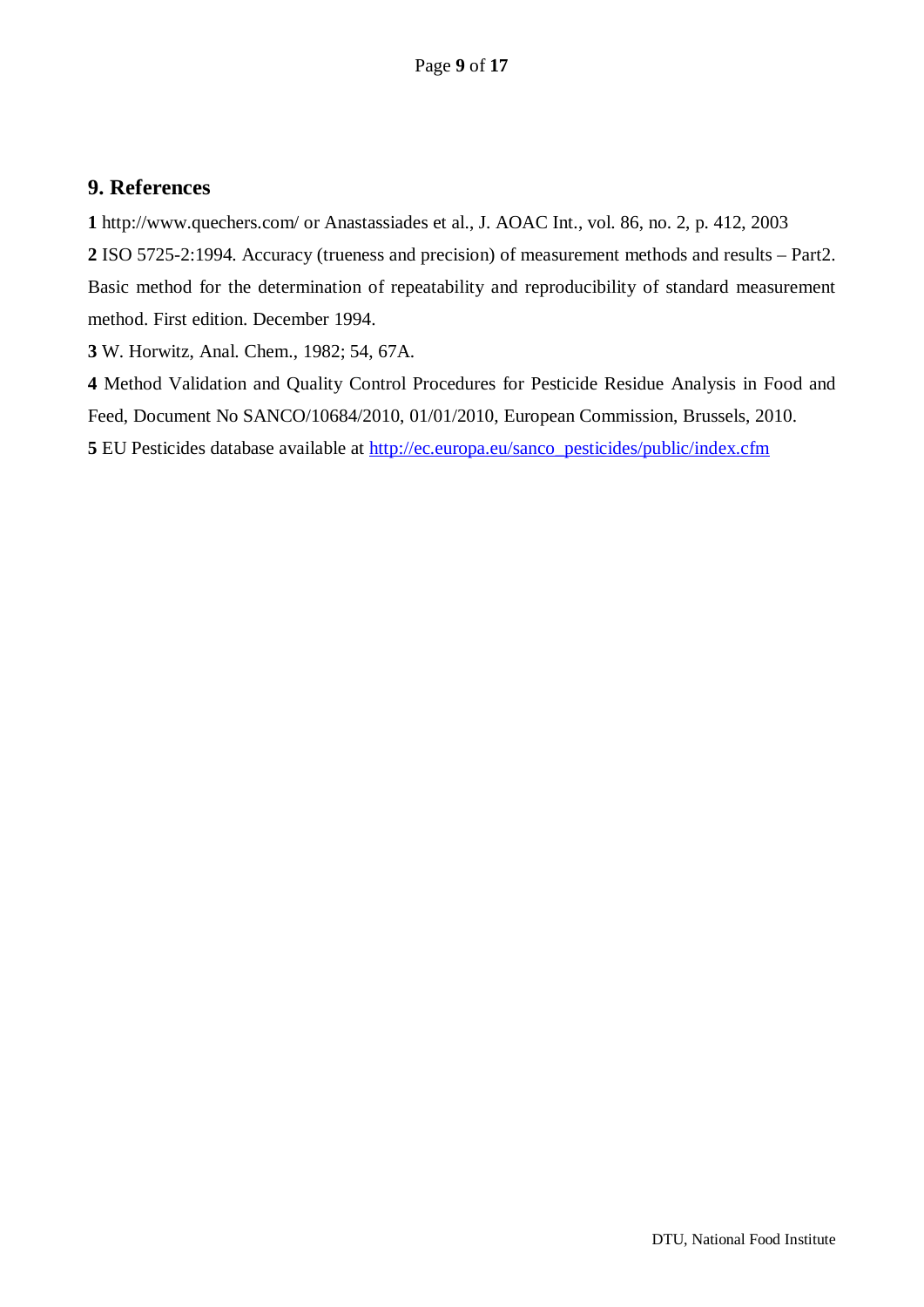# **Appendix 1. MRM transitions for the validated pesticides.**

<span id="page-9-0"></span>

|                | <b>LC-MS/MS ESI-</b>     | <b>Precursor ion-1</b> | <b>Product ion-1</b> | <b>CV</b> | <b>CE</b> | Precursor ion-2   Product ion-2 |     | <b>CE</b> | CV |
|----------------|--------------------------|------------------------|----------------------|-----------|-----------|---------------------------------|-----|-----------|----|
|                | Azimsulfuron             | 425                    | 182                  | 52        | 11        | 425                             | 182 | 52        | 25 |
| $\overline{2}$ | Bensulfuron methyl       | 411                    | 149                  | 21        | 30        | 411                             | 182 | 21        | 20 |
| 3              | Benzobicyclon            | 447                    | 257                  | 27        | 15        | 447                             | 229 | 27        | 25 |
| 4              | Cycloxydim               | 326                    | 280                  | 10        | 11        | 326                             | 180 | 10        | 22 |
| 5              | Dicrotophos              | 270                    | 112                  | 28        | 15        | 255                             | 193 | 28        | 21 |
| 6              | Diuron *)                | 231                    | 186                  | 16        | 15        | 231                             | 150 | 16        | 15 |
| $\overline{7}$ | Imidacloprid             | 256                    | 209                  | 21        | 15        | 256                             | 175 | 20        | 20 |
| 8              | Isoprothiolane           | 291                    | 231                  | 10        | 10        | 291                             | 189 | 10        | 21 |
| 9              | Mandipropamid            | 412                    | 328                  | 40        | 15        | 412                             | 125 | 40        | 39 |
| 10             | Mesotrione *)            | 338                    | 291                  | 16        | 15        | 338                             | 212 | 16        | 27 |
| 11             | Metamitron               | 203                    | 104                  | 34        | 33        | 203                             | 77  | 34        | 33 |
| 12             | Metolachlor              | 284                    | 252                  | 28        | 15        | 286                             | 254 | 28        | 15 |
| 13             | Nitenpyram               | 271                    | 126                  | 28        | 15        | 271                             | 190 | 28        | 15 |
| 14             | Piperonylbutoxide        | 356                    | 177                  | 10        | 15        | 356                             | 119 | 10        | 33 |
| 15             | Prothioconazole desthio  | 312                    | 70                   | 15        | 21        | 314                             | 127 | 15        | 20 |
| 16             | Tepraloxydim             | 342                    | 166                  | 25        | 25        | 342                             | 250 | 20        | 20 |
| 17             | Thifensulfuron-methyl *) | 482                    | 204                  | 40        | 15        | 147                             | 88  | 40        | 33 |
| 18             | Triasulfuron             | 402                    | 167                  | 52        | 17        | 402                             | 141 | 52        | 22 |
| 19             | Tribenuron methyl        | 396                    | 155                  | 52        | 17        | 396                             | 181 | 50        | 20 |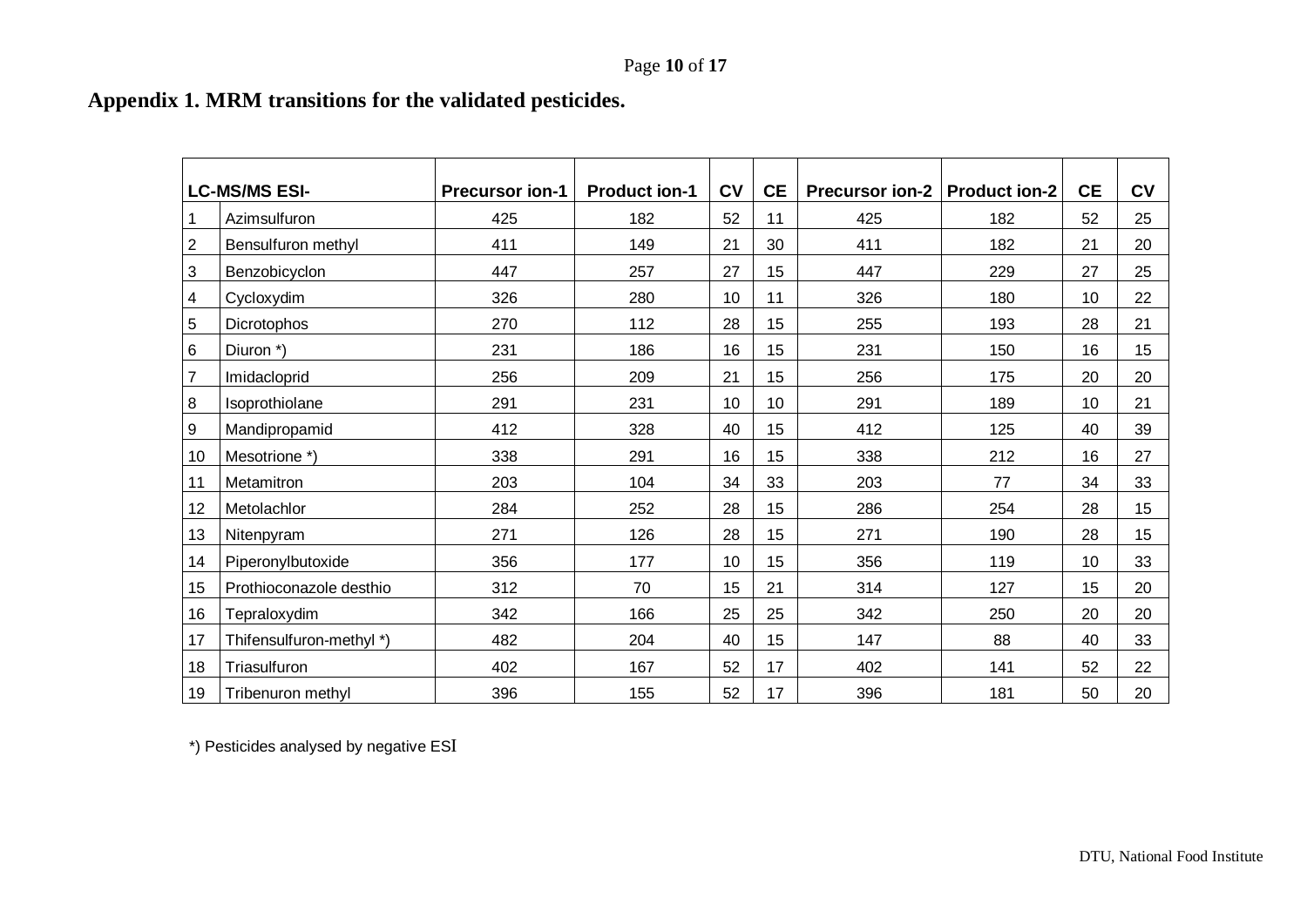## Page **11** of **17**

**Appendix 2. Recoveries, repeatability (RSDr), internal reproducibility (RSDR) and Limit of Quantification (LOQ)**

**for pesticides validated on 5 cereal commodities, wheat, oat, rye, rice and barley.**

<span id="page-10-0"></span>

| Wheat, oat, rye, rice<br>and barley - QuEChERS | Spike level<br>mg/kg       | Horwitz, %                 |                          | Spike level<br>mg/kg | Horwitz, %                 |                       | Spike level<br>mg/kg | Horwitz, %   |                       |            |
|------------------------------------------------|----------------------------|----------------------------|--------------------------|----------------------|----------------------------|-----------------------|----------------------|--------------|-----------------------|------------|
|                                                | 0.01                       | 32                         |                          | 0.02                 | 29                         |                       | 0.1                  | 23           |                       |            |
|                                                | Recovery,<br>$\frac{9}{6}$ | RSD <sub>r</sub> ,<br>$\%$ | RSD <sub>R</sub><br>$\%$ | Recovery,<br>%       | RSD <sub>r</sub> ,<br>$\%$ | RSD <sub>R</sub><br>% | Recovery,<br>%       | $RSD_r$<br>% | RSD <sub>R</sub><br>% | <b>LOQ</b> |
| Azimsulfuron                                   | 96                         | 24                         | 27                       | 90                   | 12                         | 17                    | 92                   | 9            | 12                    | 0.02       |
| Bensulfuron methyl                             | 72                         | 20                         | 26                       | 67                   | 12                         | 19                    | 66                   | 10           | 17                    | 0.01       |
| Benzobicyclon                                  | 96                         | 22                         | 29                       | 84                   | 20                         | 26                    | 87                   | 11           | 22                    | 0.01       |
| Cycloxydim                                     | 69                         | 21                         | 27                       | 60                   | 17                         | 35                    | 61                   | 14           | 22                    | 0.01       |
| Dicrotophos                                    | 109                        | 16                         | 18                       | 110                  | 10                         | 10                    | 105                  | 14           | 14                    | 0.01       |
| Diuron *)                                      | 109                        | 15                         | 18                       | 110                  | 11                         | 11                    | 91                   | 8            | 8                     | 0.01       |
| Imidacloprid                                   | 105                        | 32                         | 32                       | 106                  | 17                         | 21                    | 110                  | 12           | 12                    | 0.02       |
| Isoprothiolane                                 | 110                        | 12                         | 13                       | 103                  | 6                          | $\overline{7}$        | 99                   | 9            | 9                     | 0.01       |
| Mandipropamid                                  | 105                        | 14                         | 14                       | 104                  | 11                         | 13                    | 99                   | 11           | 11                    | 0.01       |
| Mesotrione *)                                  | 106                        | 21                         | 31                       | 90                   | 16                         | 21                    | 76                   | 10           | 20                    | 0.02       |
| Metamitron                                     | 102                        | 29                         | 29                       | 107                  | 27                         | 27                    | 109                  | 17           | 17                    | 0.02       |
| Metolachlor                                    | 107                        | 17                         | 17                       | 104                  | $\,6\,$                    | 6                     | 98                   | 10           | 10                    | 0.01       |
| Nitenpyram                                     | 86                         | 30                         | 30                       | 95                   | 21                         | 22                    | 100                  | 13           | 14                    | 0.02       |
| Piperonylbutoxide                              | 104                        | 15                         | 14                       | 99                   | 9                          | 11                    | 91                   | 13           | 14                    | 0.01       |
| Prothioconazole desthio                        | 95                         | 28                         | 30                       | 87                   | 16                         | 18                    | 95                   | 13           | 15                    | 0.02       |
| Tepraloxydim                                   | 101                        | 25                         | 32                       | 74                   | 21                         | 24                    | 71                   | 12           | 22                    | 0.02       |
| Thifensulfuron-methyl *)                       | 99                         | 18                         | 23                       | 82                   | 12                         | 21                    | 63                   | 11           | 22                    | 0.01       |
| Triasulfuron                                   | 70                         | 20                         | 27                       | 72                   | 13                         | 17                    | 73                   | 11           | 17                    | 0.01       |
| Tribenuron methyl                              | 108                        | 28                         | 31                       | 87                   | 24                         | 27                    | 85                   | 15           | 20                    | 0.02       |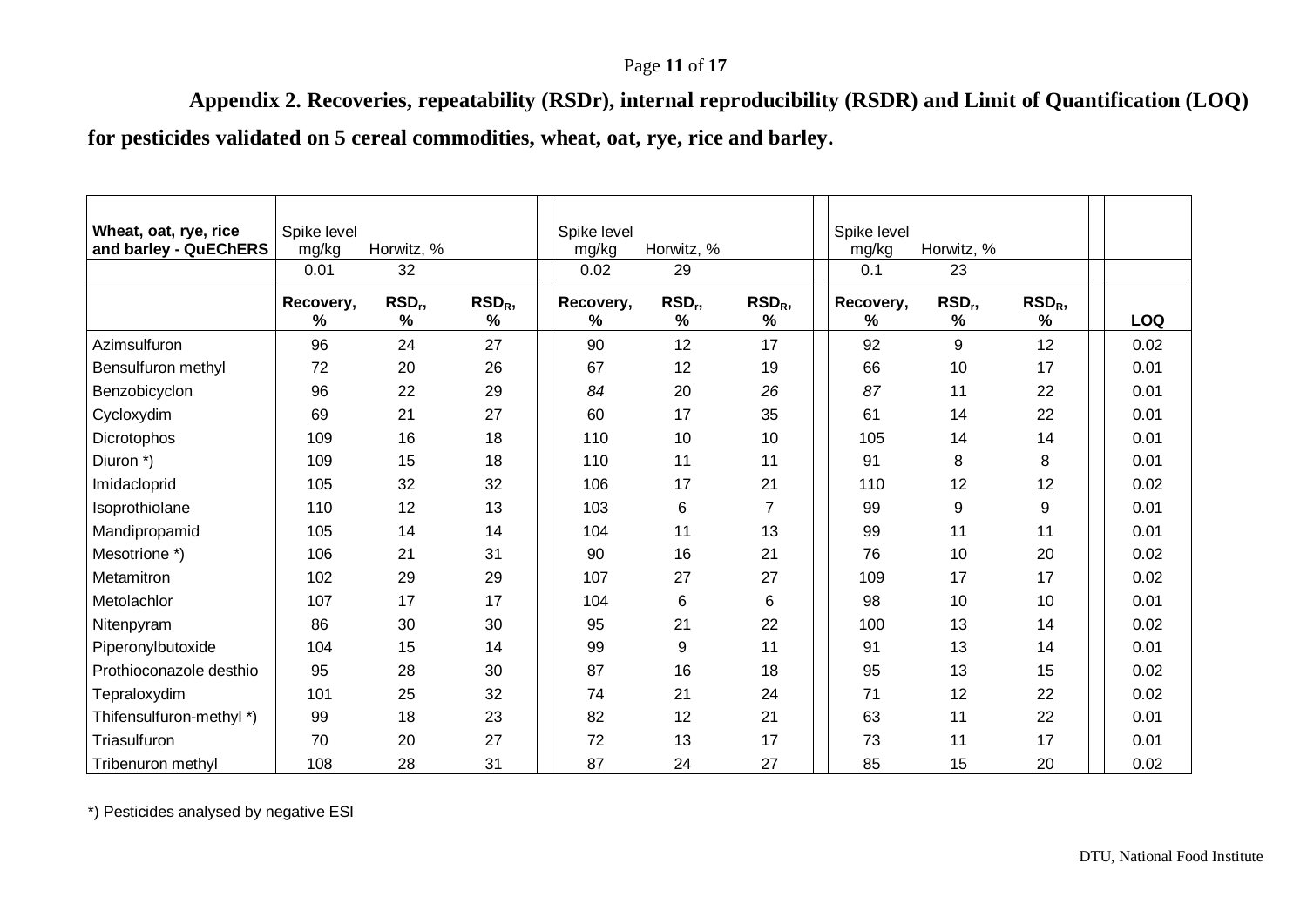## **Appendix 3. Recoveries, repeatability (RSDr) and Limit of Quantification (LOQs) for pesticides validated on wheat.**

<span id="page-11-0"></span>

| <b>Wheat - QuEChERS</b>  | Spike level<br>mg/kg | Horwitz, %            | Spike level<br>mg/kg | Horwitz, %              | Spike level<br>mg/kg | Horwitz, %            |            |
|--------------------------|----------------------|-----------------------|----------------------|-------------------------|----------------------|-----------------------|------------|
|                          | 0.01                 | 32                    | 0.02                 | 29                      | 0.1                  | 23                    |            |
|                          | Recovery,<br>%       | RSD <sub>r</sub><br>% | Recovery,<br>%       | RSD <sub>r</sub> ,<br>% | Recovery,<br>%       | RSD <sub>r</sub><br>% | <b>LOQ</b> |
| Azimsulfuron             | 110                  | 30                    | 95                   | 9                       | 98                   | 14                    | 0.02       |
| Bensulfuron methyl       | 71                   | 21                    | 64                   | 6                       | 65                   | 12                    | 0.01       |
| Benzobicyclon            | 114                  | 29                    | 103                  | 29                      | 111                  | 16                    | 0.02       |
| Cycloxydim               | 78                   | 32                    | 62                   | 14                      | 66                   | 12                    | 0.01       |
| Dicrotophos              | 110                  | 29                    | 103                  | $\overline{7}$          | 105                  | 19                    | 0.02       |
| Diuron *)                | 93                   | 29                    | 114                  | 10                      | 95                   | 10                    | 0.02       |
| Imidacloprid             | 119                  | 31                    | 79                   | 17                      | 106                  | 11                    | 0.02       |
| Isoprothiolane           | 96                   | 27                    | 106                  | 6                       | 106                  | 14                    | 0.02       |
| Mandipropamid            | 82                   | 27                    | 116                  | 8                       | 100                  | 14                    | 0.01       |
| Mesotrione *)            | 92                   | 30                    | 96                   | 14                      | 79                   | 12                    | 0.02       |
| Metamitron               | 107                  | 37                    | 109                  | 23                      | 107                  | 19                    | 0.02       |
| Metolachlor              | 112                  | 31                    | 105                  | $\overline{4}$          | 101                  | 13                    | 0.02       |
| Nitenpyram               | 77                   | 19                    | 81                   | 10                      | 96                   | 15                    | 0.01       |
| Piperonylbutoxide        | 100                  | 29                    | 109                  | $\overline{7}$          | 103                  | 12                    | 0.02       |
| Prothioconazole desthio  | 85                   | 16                    | 103                  | 14                      | 110                  | 17                    | 0.01       |
| Tepraloxydim             |                      |                       | 74                   | 19                      | 71                   | $\overline{7}$        | 0.03       |
| Thifensulfuron-methyl *) | 89                   | 23                    | 80                   | 11                      | 62                   | 13                    | 0.01       |
| Triasulfuron             | 63                   | 17                    | 65                   | 7                       | 72                   | 13                    | 0.01       |
| Tribenuron methyl        |                      |                       | 92                   | 20                      | 74                   | 15                    | 0.03       |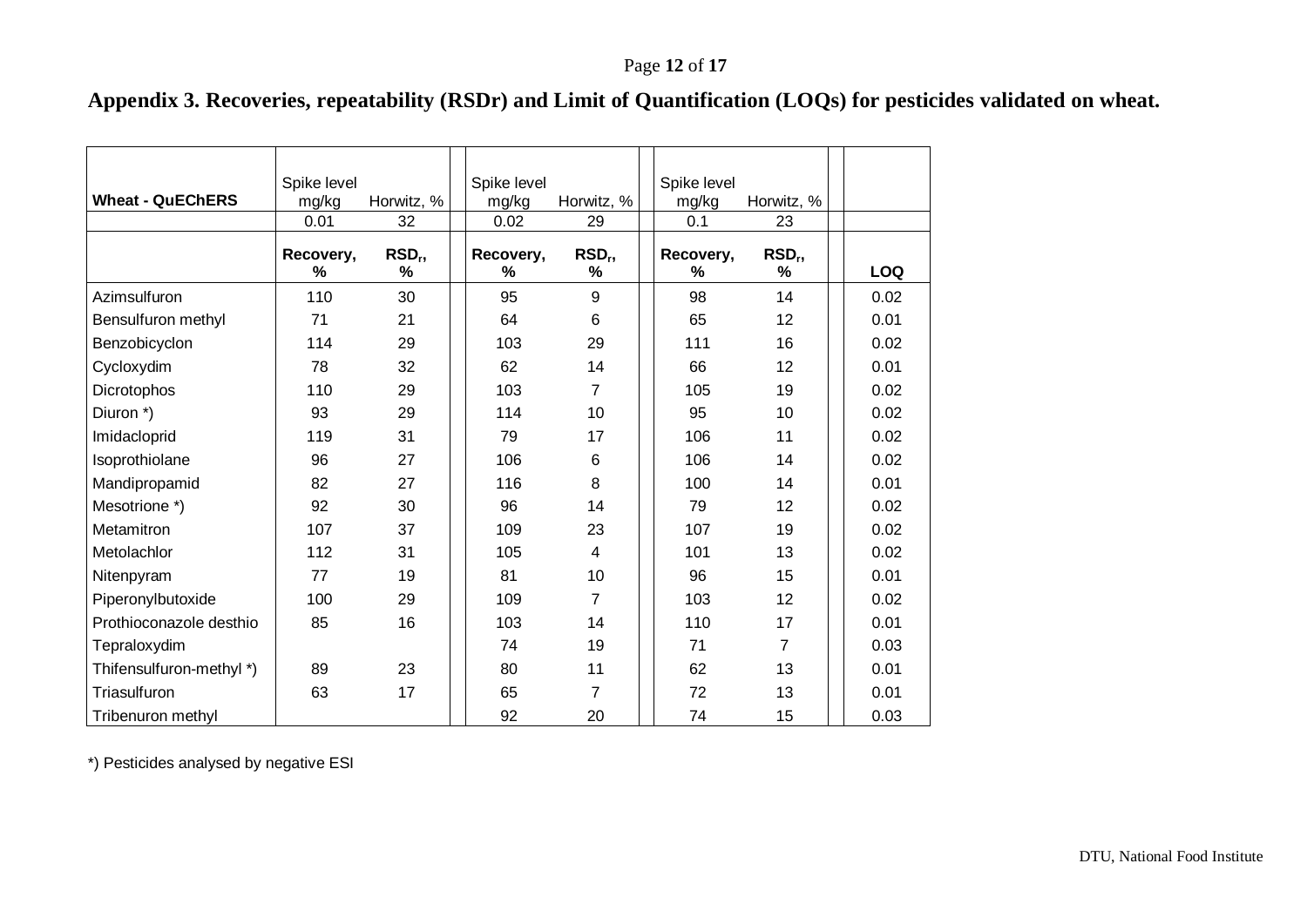# **Appendix 4. Recoveries, repeatability (RSDr) and Limit of Quantification (LOQs) for pesticides validated on oat.**

<span id="page-12-0"></span>

|                          | Spike level       |                         | Spike level    |                         | Spike level    |                         |            |
|--------------------------|-------------------|-------------------------|----------------|-------------------------|----------------|-------------------------|------------|
| <b>Oat - QuEChERS</b>    | mg/kg             | Horwitz, %              | mg/kg          | Horwitz, %              | mg/kg          | Horwitz, %              |            |
|                          | 0.01              | 32                      | 0.02           | 29                      | 0.1            | 23                      |            |
|                          | Recovery,<br>$\%$ | RSD <sub>r</sub> ,<br>% | Recovery,<br>% | RSD <sub>r</sub> ,<br>% | Recovery,<br>% | RSD <sub>r</sub> ,<br>% | <b>LOQ</b> |
| Azimsulfuron             | 106               | 10                      | 103            | 9                       | 100            | 9                       | 0.01       |
| Bensulfuron methyl       | 81                | 6                       | 84             | 6                       | 81             | 6                       | 0.01       |
| Benzobicyclon            | 104               | 12                      | 87             | 10                      | 88             | 8                       | 0.01       |
| Cycloxydim               | 76                | 7                       | 78             | 14                      | 77             | 7                       | 0.01       |
| Dicrotophos              | 117               | 8                       | 108            | $\overline{7}$          | 99             | 8                       | 0.01       |
| Diuron *)                | 120               | 6                       | 109            | 10                      | 90             | 9                       | 0.01       |
| Imidacloprid             | 105               | 12                      | 113            | 17                      | 113            | 8                       | 0.01       |
| Isoprothiolane           | 112               | $\overline{7}$          | 100            | 6                       | 97             | 6                       | 0.01       |
| Mandipropamid            | 105               | 10                      | 95             | 8                       | 95             | 16                      | 0.01       |
| Mesotrione *)            | 114               | 13                      | 104            | 14                      | 89             | 11                      | 0.01       |
| Metamitron               | 107               | 28                      | 116            | 23                      | 107            | 15                      | 0.02       |
| Metolachlor              | 106               | 5                       | 101            | $\overline{4}$          | 97             | 8                       | 0.01       |
| Nitenpyram               | 85                | 26                      | 99             | 10                      | 95             | 15                      | 0.01       |
| Piperonylbutoxide        | 108               | $\overline{7}$          | 91             | $\overline{7}$          | 91             | 15                      | 0.01       |
| Prothioconazole desthio  | 93                | 28                      | 87             | 14                      | 89             | $\overline{7}$          | 0.02       |
| Tepraloxydim             | 114               | 23                      | 91             | 19                      | 89             | 11                      | 0.02       |
| Thifensulfuron-methyl *) | 114               | 13                      | 104            | 11                      | 83             | 11                      | 0.01       |
| Triasulfuron             | 88                | 22                      | 84             | $\overline{7}$          | 88             | 7                       | 0.01       |
| Tribenuron methyl        | 119               | 30                      | 101            | 20                      | 107            | 10                      | 0.02       |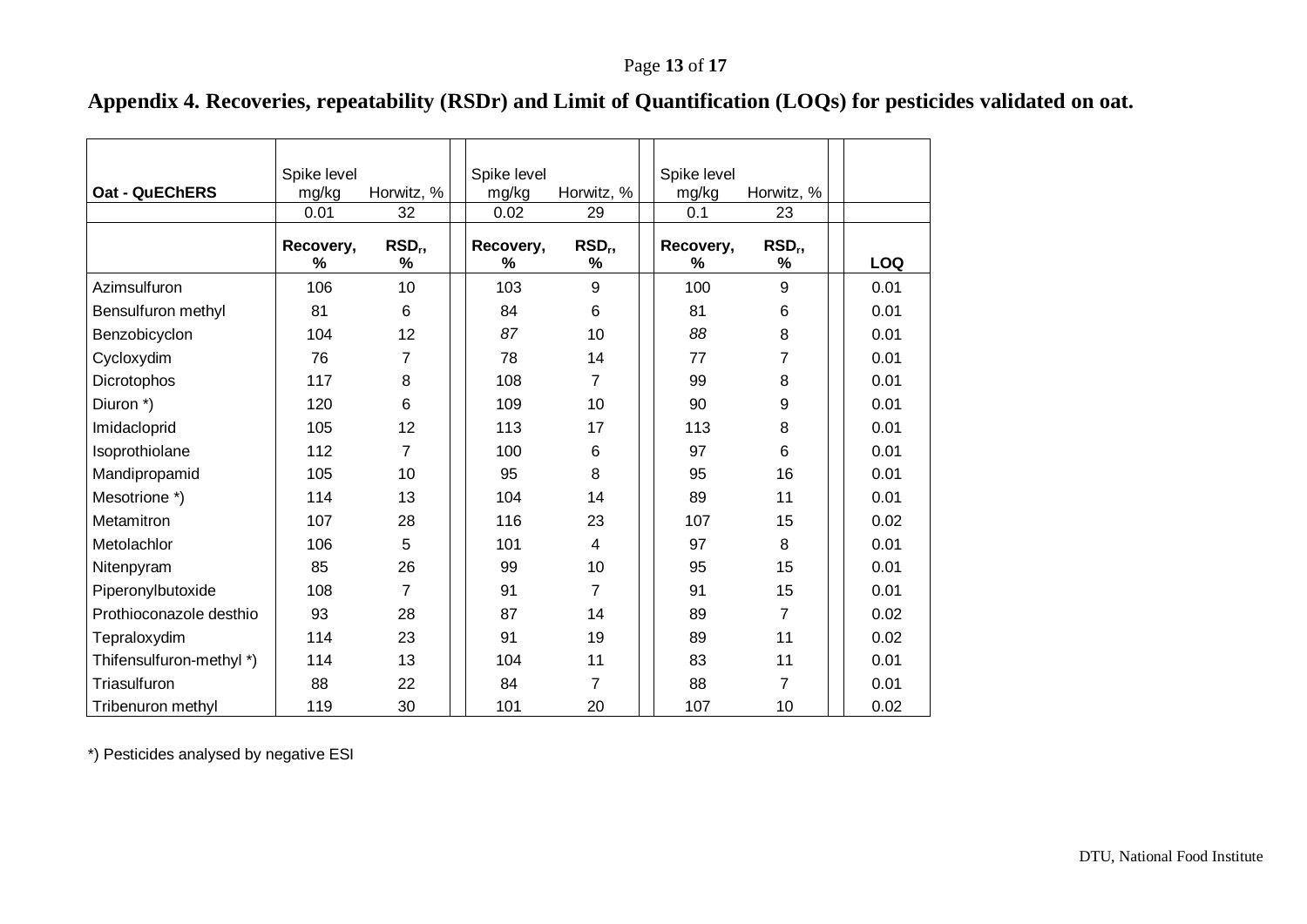# **Appendix 5. Recoveries, repeatability (RSDr) and Limit of Quantification (LOQs) for pesticides validated on rye.**

<span id="page-13-0"></span>

| <b>Rye - QuEChERS</b>    | Spike level<br>mg/kg | Horwitz, %            | Spike level<br>mg/kg | Horwitz, %              | Spike level<br>mg/kg | Horwitz, %              |      |
|--------------------------|----------------------|-----------------------|----------------------|-------------------------|----------------------|-------------------------|------|
|                          | 0.01                 | 32                    | 0.02                 | 29                      | 0.1                  | 23                      |      |
|                          | Recovery,<br>%       | RSD <sub>r</sub><br>% | Recovery,<br>%       | RSD <sub>r</sub> ,<br>% | Recovery,<br>℅       | RSD <sub>r</sub> ,<br>% | LOQ  |
| Azimsulfuron             |                      |                       | 93                   | 13                      | 93                   | $\overline{7}$          | 0.02 |
| Bensulfuron methyl       |                      |                       | 71                   | 7                       | 66                   | 14                      | 0.02 |
| Benzobicyclon            | 110                  | 27                    | 90                   | 20                      | 87                   | 10                      | 0.02 |
| Cycloxydim               |                      |                       |                      |                         | 56                   | 23                      | 0.08 |
| Dicrotophos              | 92                   | 11                    | 115                  | 6                       | 112                  | 13                      | 0.01 |
| Diuron *)                |                      |                       | 106                  | 9                       | 86                   | 8                       | 0.02 |
| Imidacloprid             |                      |                       | 109                  | 21                      | 115                  | $\overline{2}$          | 0.03 |
| Isoprothiolane           | 112                  | 9                     | 106                  | 5                       | 99                   | 12                      | 0.01 |
| Mandipropamid            | 106                  |                       | 109                  | 11                      | 96                   | 7                       | 0.01 |
| Mesotrione *)            | 116                  | 6                     | 81                   | 14                      | 70                   | 5                       | 0.01 |
| Metamitron               | 80                   | 3                     | 105                  | 9                       | 112                  | 19                      | 0.01 |
| Metolachlor              | 104                  | 9                     | 103                  | 5                       | 97                   | 14                      | 0.01 |
| Nitenpyram               | 105                  | $\overline{2}$        | 105                  | 17                      | 104                  | 12                      | 0.01 |
| Piperonylbutoxide        | 104                  | 15                    | 99                   | 9                       | 91                   | 13                      | 0.01 |
| Prothioconazole desthio  | 113                  | 20                    | 79                   | 14                      | 90                   | 18                      | 0.01 |
| Tepraloxydim             | 91                   | 12                    | 69                   | 13                      | 67                   | 12                      | 0.01 |
| Thifensulfuron-methyl *) | 114                  | 21                    | 67                   | 11                      | 51                   | 10                      | 0.01 |
| Triasulfuron             |                      |                       | 80                   | 10                      | 71                   | 13                      | 0.01 |
| Tribenuron methyl        | 119                  | 15                    | 88                   | 24                      | 82                   | 21                      | 0.01 |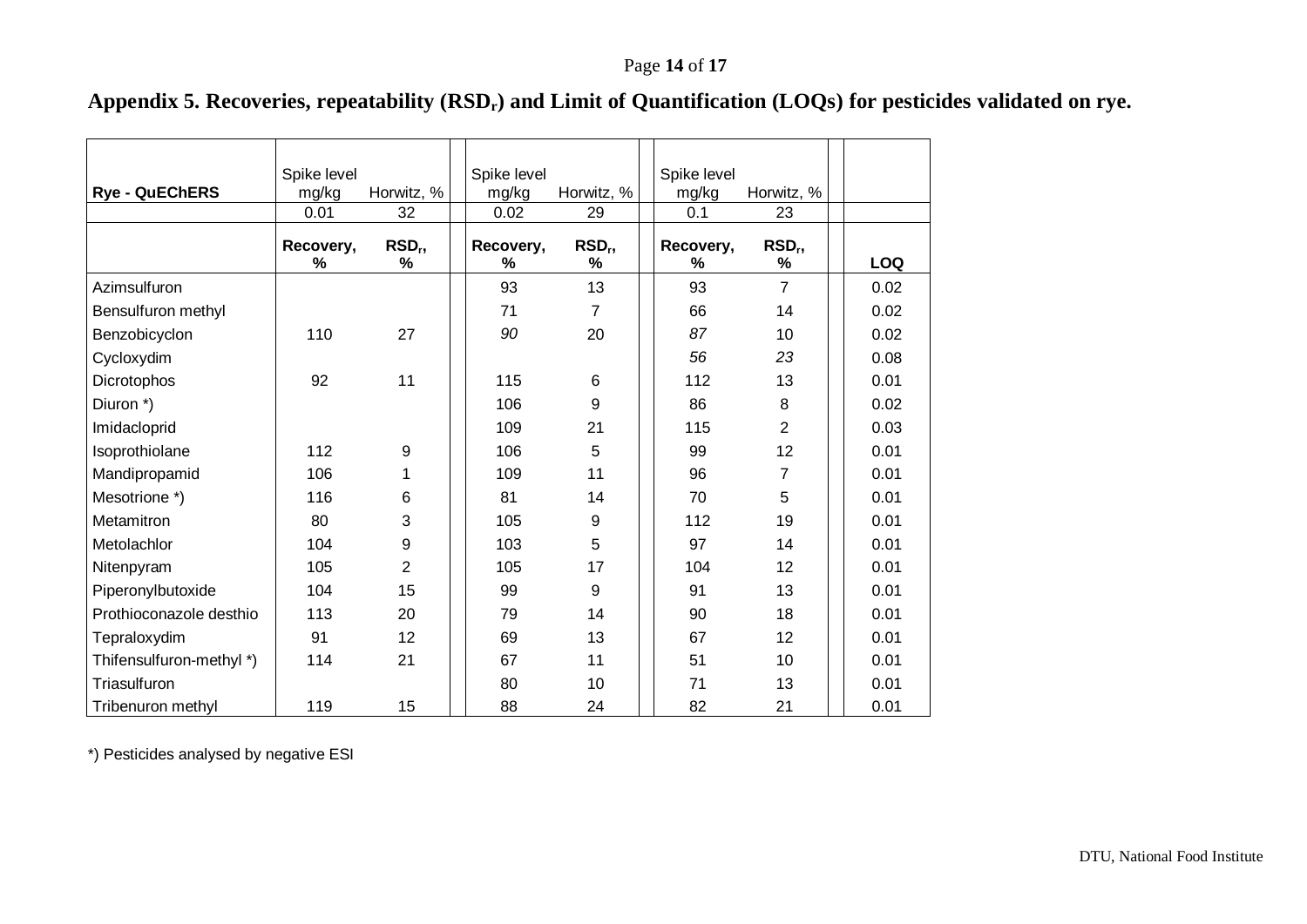# **Appendix 6. Recoveries, repeatability (RSDr) and Limit of Quantification (LOQs) for pesticides validated on rice.**

<span id="page-14-0"></span>

| <b>Rice - QuEChERS</b>   | Spike level<br>mg/kg | Horwitz, %              | Spike level<br>mg/kg | Horwitz, %              | Spike level<br>mg/kg | Horwitz, %              |            |
|--------------------------|----------------------|-------------------------|----------------------|-------------------------|----------------------|-------------------------|------------|
|                          | 0.01                 | 32                      | 0.02                 | 29                      | 0.1                  | 23                      |            |
|                          | Recovery,<br>%       | RSD <sub>r</sub> ,<br>% | Recovery,<br>%       | RSD <sub>r</sub> ,<br>% | Recovery,<br>℅       | RSD <sub>r</sub> ,<br>% | <b>LOQ</b> |
| Azimsulfuron             | 76                   | 17                      | 82                   | 8                       | 91                   | 6                       | 0.01       |
| Bensulfuron methyl       | 64                   | 14                      | 60                   | 11                      | 63                   | 6                       | 0.01       |
| Benzobicyclon            | 93                   | 16                      | 80                   | 10                      | 84                   | 9                       | 0.01       |
| Cycloxydim               |                      |                         |                      |                         | 56                   | 16                      | 0.05       |
| Dicrotophos              |                      |                         |                      |                         | 112                  | 3                       | 0.05       |
| Diuron *)                | 103                  | 15                      | 107                  | 12                      | 91                   | 5                       | 0.01       |
| Imidacloprid             | 110                  | 18                      | 114                  | 19                      | 117                  | 8                       | 0.01       |
| Isoprothiolane           | 115                  | 9                       | 103                  | 6                       | 101                  | 4                       | 0.01       |
| Mandipropamid            | 106                  | 8                       | 104                  | 8                       | 107                  | 8                       | 0.01       |
| Mesotrione *)            | 106                  | 16                      | 97                   | 15                      | 86                   | 7                       | 0.01       |
| Metamitron               | 115                  | 23                      | 103                  | 25                      | 108                  | 18                      | 0.02       |
| Metolachlor              | 104                  | 9                       | 108                  | 4                       | 102                  | 4                       | 0.01       |
| Nitenpyram               | 62                   | 16                      | 103                  | 18                      | 108                  | 9                       | 0.01       |
| Piperonylbutoxide        | 96                   | 6                       | 99                   | 5                       | 93                   | 5                       | 0.01       |
| Prothioconazole desthio  | 98                   | 20                      | 78                   | 10                      | 100                  | 6                       | 0.01       |
| Tepraloxydim             | 92                   | 26                      | 73                   | 18                      | 78                   | 16                      | 0.01       |
| Thifensulfuron-methyl *) | 102                  | 17                      | 89                   | 12                      | 64                   | 4                       | 0.01       |
| Triasulfuron             | 58                   | 12                      | 67                   | 16                      | 73                   | 10                      | 0.01       |
| Tribenuron methyl        | 112                  | 18                      | 92                   | 12                      | 88                   | 17                      | 0.01       |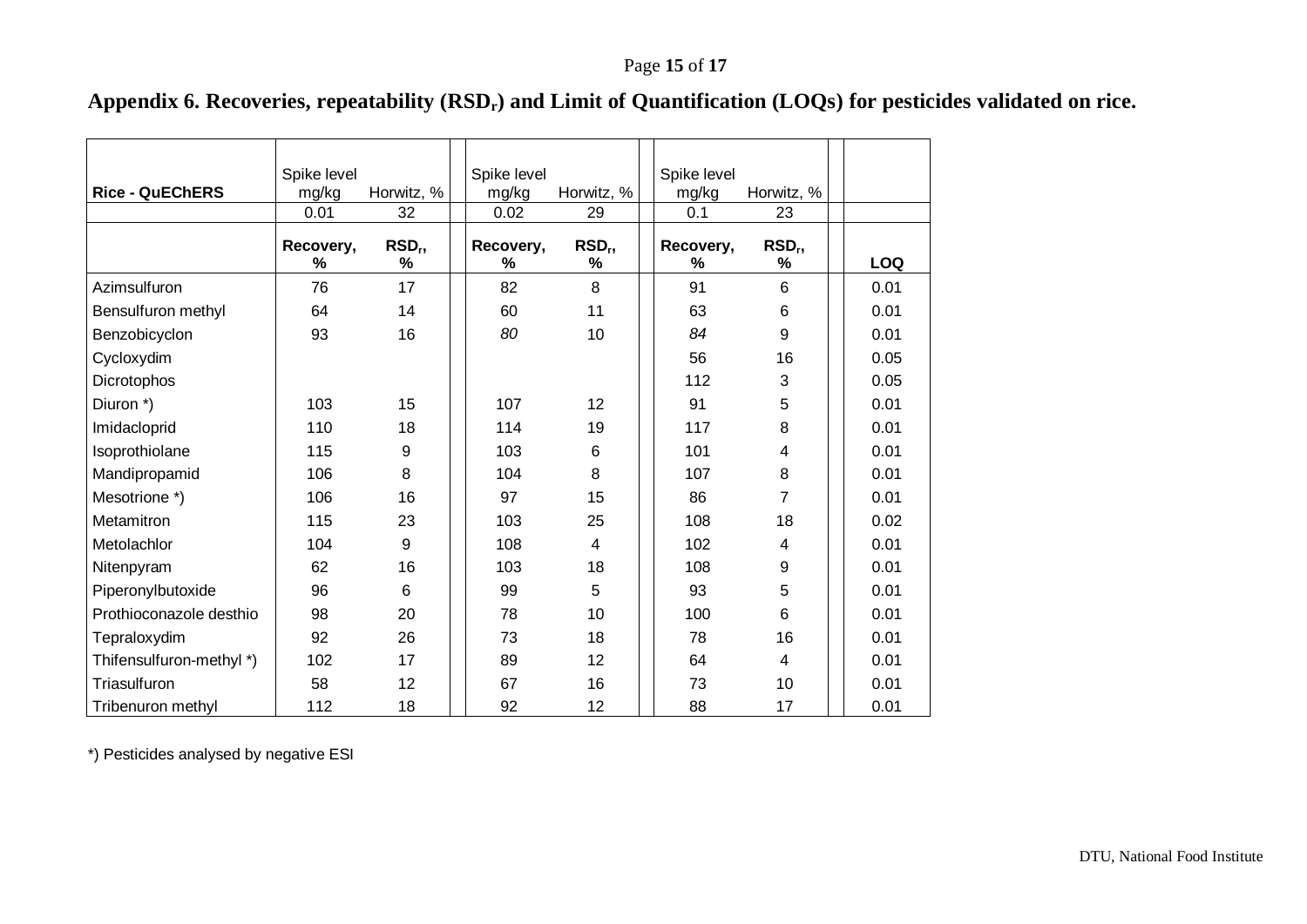# **Appendix 7. Recoveries, repeatability (RSDr) and Limit of Quantification (LOQs) for pesticides validated on barley.**

<span id="page-15-0"></span>

| <b>Barley - QuEChERS</b> | Spike level   |                    | Spike level   |                    | Spike level  |                    |            |
|--------------------------|---------------|--------------------|---------------|--------------------|--------------|--------------------|------------|
|                          | mg/kg<br>0.01 | Horwitz, %<br>32   | mg/kg<br>0.02 | Horwitz, %<br>29   | mg/kg<br>0.1 | Horwitz, %<br>23   |            |
|                          |               |                    |               |                    |              |                    |            |
|                          | Recovery,     | RSD <sub>r</sub> , | Recovery,     | RSD <sub>r</sub> , | Recovery,    | RSD <sub>r</sub> , |            |
|                          | %             | %                  | %             | %                  | ℅            | %                  | <b>LOQ</b> |
| Azimsulfuron             | 84            | 5                  | 76            | 10                 | 80           | 6                  | 0.01       |
| Bensulfuron methyl       | 60            | 9                  | 57            | 15                 | 55           | 11                 | 0.01       |
| Benzobicyclon            | 67            | 19                 | 62            | 16                 | 63           | 5                  | 0.01       |
| Cycloxydim               | 53            | 11                 | 41            | 3                  | 49           | 3                  | 0.01       |
| Dicrotophos              | 116           | 8                  | 114           | 4                  | 104          | 4                  | 0.01       |
| Diuron *)                | 120           | 10                 | 114           | 12                 | 92           | 7                  | 0.01       |
| Imidacloprid             | 102           | 17                 | 117           | 14                 | 113          | 4                  | 0.01       |
| Isoprothiolane           | 110           | 8                  | 101           | 8                  | 95           | 3                  | 0.01       |
| Mandipropamid            | 118           | 15                 | 99            | 12                 | 96           | 5                  | 0.01       |
| Mesotrione *)            | 73            | 17                 | 70            | 18                 | 60           | 5                  | 0.01       |
| Metamitron               | 90            | 27                 | 98            | 28                 | 114          | 13                 | 0.01       |
| Metolachlor              | 107           | $\overline{2}$     | 103           | 4                  | 96           | 5                  | 0.01       |
| Nitenpyram               | 76            | 5                  | 79            | 24                 | 94           | 16                 | 0.01       |
| Piperonylbutoxide        | 110           | 5                  | 94            | 5                  | 85           | 3                  | 0.01       |
| Prothioconazole desthio  | 91            | 15                 | 88            | 10                 | 87           | 9                  | 0.01       |
| Tepraloxydim             | 84            | 24                 | 64            | 11                 | 53           | 13                 | 0.01       |
| Thifensulfuron-methyl *) | 78            | 7                  | 70            | 16                 | 57           | 11                 | 0.01       |
| Triasulfuron             | 64            | 18                 | 64            | 18                 | 60           | 10                 | 0.01       |
| Tribenuron methyl        | 97            | 18                 | 94            | 16                 | 76           | 8                  | 0.01       |